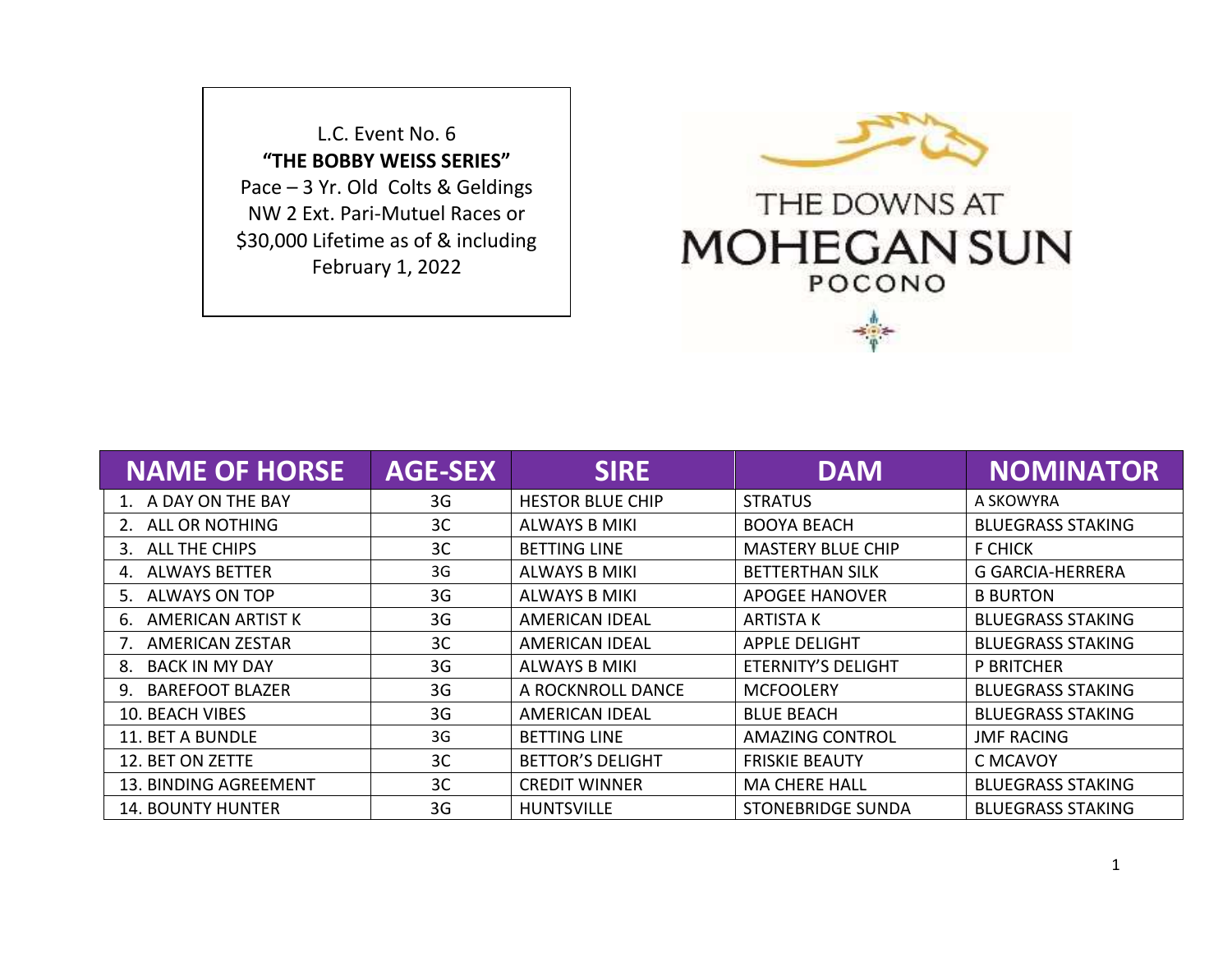| <b>15. BUCHANNON HANOVER</b> | 3C | <b>ALWAYS B MIKI</b>      | <b>BEACHBUNNY HANOVER</b> | <b>T SCHADEL</b>         |
|------------------------------|----|---------------------------|---------------------------|--------------------------|
| <b>16. BULLVILLE FRANK</b>   | 3G | ROLL WITH JOE             | <b>BULLVILLE GABETTIE</b> | <b>S CREVANI</b>         |
| 17. CAPTAIN COOK             | 3G | <b>CAPTAINTREACHEROUS</b> | <b>FRESH LOOK</b>         | <b>B CLARKE</b>          |
| 18. CAPTAINGIDDYUPNGO        | 3C | <b>CAPTAINTREACHEROUS</b> | <b>READY TO ROCKNROLL</b> | <b>BLUEGRASS STAKING</b> |
| 19. CAUGHTINALANDSLIDE       | 3C | <b>ALWAYS B MIKI</b>      | <b>PARLEE BEACH</b>       | <b>BLUEGRASS STAKING</b> |
| 20. C-BET HANOVER            | 3C | <b>BETTING LINE</b>       | <b>CLORIS HANOVER</b>     | <b>BLUEGRASS STAKING</b> |
| 21. CODE BREAKER             | 3C | <b>SWEET LOU</b>          | <b>ATSALLRITE HANOVER</b> | <b>BLUEGRASS STAKING</b> |
| 22. CONTROL THE COURT        | 3C | <b>CONTROL THE MOMENT</b> | <b>JENNIE FANETTA</b>     | <b>BLUEGRASS STAKING</b> |
| 23. CONTROL THE COURT        | 3C | <b>CONTROL THE MOMENT</b> | <b>JENNIE FANETTA</b>     | <b>BLUEGRASS STAKING</b> |
| 24. CRACK A SMILE            | 3G | <b>HESTON BLUE CHIP</b>   | LAUGHANDBEHAPPY           | <b>BLUEGRASS STAKING</b> |
| <b>25. DANCE PARTNER</b>     | 3G | A ROCKNROLL DANCE         | TIME N AGAIN              | W MACKENZIE              |
| <b>26. DARIO HANOVER</b>     | 3G | <b>BETTING LINE</b>       | <b>DEER VALLEY MISS</b>   | <b>B SCHADEL</b>         |
| 27. DAVIDS IDEAL             | 3G | <b>AMERICAN IDEAL</b>     | <b>FULL PICTURE</b>       | W WHELAN                 |
| 28. DEFENSIVE PLAYER         | 3C | <b>HESTON BLUE CHIP</b>   | <b>SELINA'S JOY</b>       | <b>WINBAK FARM</b>       |
| <b>29. DINNER PARTY</b>      | 3G | <b>AMERICAN IDEAL</b>     | <b>PALM PATROL</b>        | <b>S TRITTON</b>         |
| <b>30. DIVINE RIGHT</b>      | 3G | <b>ALWAYS B MIKI</b>      | <b>ANGEL DIVINE</b>       | <b>SUPER MILE LLC</b>    |
| 31. DOCTOR BB                | 3C | <b>CONTROL THE MOMENT</b> | <b>MAJOR DELIGHT</b>      | <b>BLUEGRASS STAKING</b> |
| 32. DONTLIKEITLEAVE          | 3C | A ROCKNROLL DANCE         | PRESIDENTIAL LADY         | <b>BLUEGRASS STAKING</b> |
| 33. DOUBLE DOUBLE            | 3C | <b>DOWNBYTHESEASIDE</b>   | <b>ROLLUPTHERIM</b>       | <b>BLUEGRASS STAKING</b> |
| 34. DROPTHERAKEFREDDY        | 3G | <b>HUNTSVILLE</b>         | <b>HAPPY HANNAH</b>       | <b>JOANNE'S STAKING</b>  |
| 35. EDWARD RIAD              | 3G | <b>DONATO HANOVER</b>     | <b>ACADIAN QUEEN</b>      | J RIAD                   |
| 36. E T BAUER                | 3C | CAPTAINTREACHEROUS        | WILD WEST SHOW            | <b>R SCHNIKKTER</b>      |
| 37. ENERGETIC HANOVER        | 3C | <b>CAPTAINTREACHEROUS</b> | <b>ELOQUENT GRACE</b>     | <b>BLUEGRASS STAKING</b> |
| <b>38. FORKNER HANOVER</b>   | 3C | <b>ALWAYS B MIKI</b>      | FIT TO FRAME              | <b>BLUEGRASS STAKING</b> |
| 39. GOD WILLING              | 3C | <b>CAPTAINTREACHEROUS</b> | <b>GAMBLERS PASSION</b>   | <b>BLUEGRASS STAKING</b> |
| 40. GREG THE LEG             | 3G | <b>HUNTSVILLE</b>         | <b>ENCORE DEO</b>         | R SCHNITTKER             |
| 41. GROOVY MAN               | 3C | <b>HUNTSVILLE</b>         | LETS GROOVE TONITE        | <b>BLUEGRASS STAKING</b> |
| <b>42. GUSSYS TRUMP CARD</b> | 3G | <b>HUNTSVILLE</b>         | <b>TANZANITE HANOVER</b>  | <b>J FALLON</b>          |
| 43. HEART OF DIXIE           | 3G | <b>AMERICAN IDEAL</b>     | <b>OPEN BOOK TEST</b>     | <b>JOANNE'S STAKING</b>  |
| 44. HIGH BORN                | 3G | <b>BIG JIM</b>            | <b>BORN LUCKY</b>         | J HARTLINE               |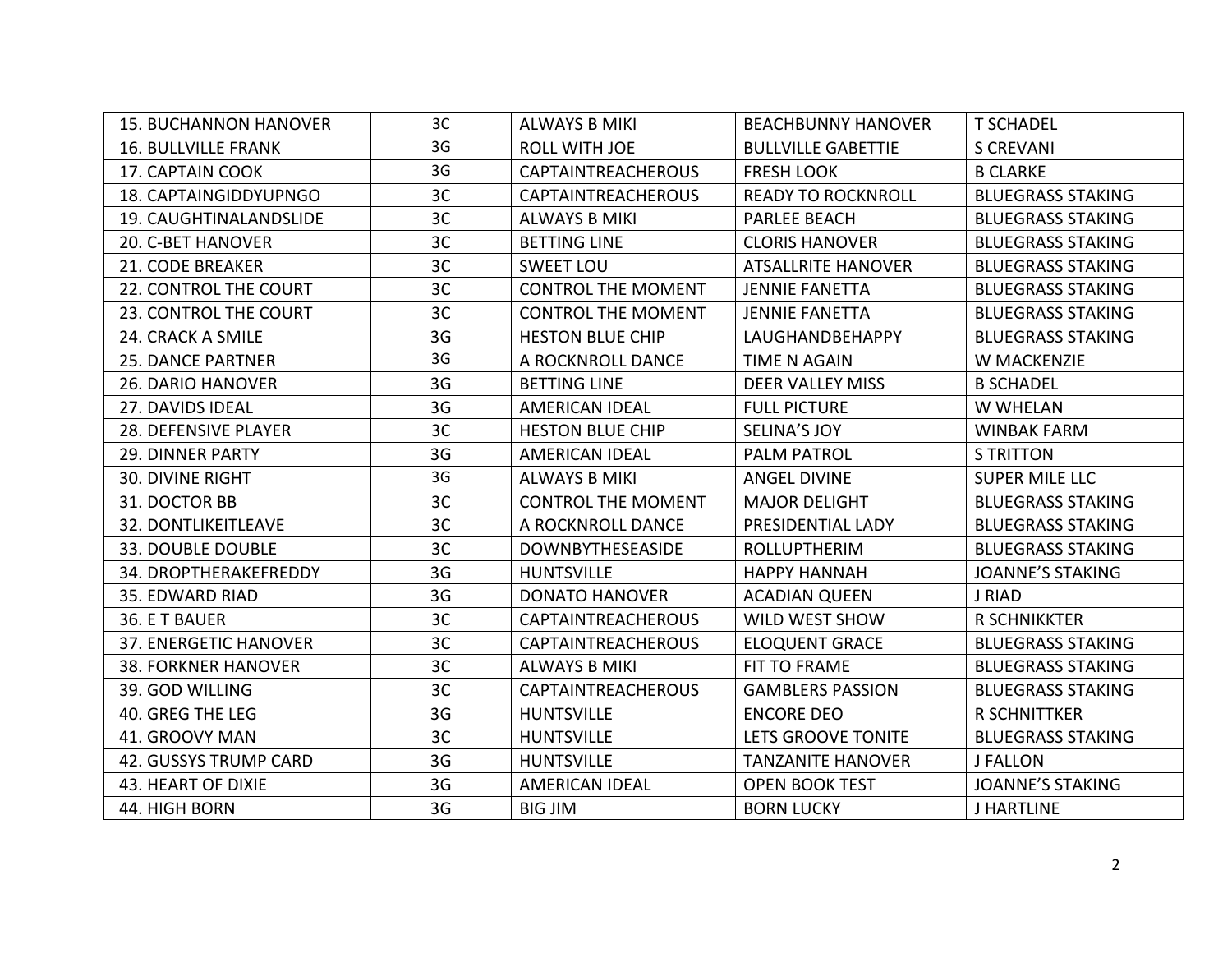| <b>45. HONKY TONK FLAME</b>  | 3G | <b>ALWAYS B MIKI</b>      | <b>SQUARE DANCER</b>      | <b>B BURTON</b>          |
|------------------------------|----|---------------------------|---------------------------|--------------------------|
| <b>46. HUNT FOR CASH</b>     | 3G | <b>HUNTSVILLE</b>         | L DEES VAL                | <b>BLUEGRASS STAKING</b> |
| 47. HUNTING ANGELS           | 3G | <b>HUNTSVILLE</b>         | ANGELS ROCK N PINK        | <b>G GARCIA-HERRERA</b>  |
| <b>48. HUNTING FOR MILES</b> | 3G | <b>HUNTSVILLE</b>         | <b>AIR MILES HANOVER</b>  | <b>BLUEGRASS STAKING</b> |
| <b>49. HUNTSVILLE PLACE</b>  | 3G | <b>HUNTSVILLE</b>         | <b>IDEAL GINNY</b>        | E MILLER                 |
| 50. I PAY YOUR SALARY        | 3G | <b>ROLL WITH JOE</b>      | <b>GIRLLOOKATTHATBO</b>   | <b>BLUEGRASS STAKING</b> |
| 51. INSTANTANEOUS CASH       | 3G | <b>ROCKIN IMAGE</b>       | <b>MEETMEATHARVEYS</b>    | <b>K TISA</b>            |
| 52. IVY STUD                 | 3C | <b>ALWAYS B MIKI</b>      | <b>SOFT IDEA</b>          | <b>L SCHADEL</b>         |
| 53. JK MIKI MANTLE           | 3G | <b>ALWAYS B MIKI</b>      | <b>JK SHE'SADAY</b>       | <b>BLUEGRASS STAKING</b> |
| 54. JO PA'S TURN             | 3G | <b>CAPTAINTREACHEROUS</b> | <b>DREAM OF TREASURE</b>  | <b>EMPOSIMATO STABLE</b> |
| 55. KEYSTONE FIGHTNIGHT      | 3G | <b>HUNTSVILLE</b>         | PENDING APPROVAL          | <b>R SCHNITTKER</b>      |
| 56. KINGSVILLE               | 3C | <b>HUNTSVILLE</b>         | <b>ARCHITECTURE</b>       | <b>BLUEGRASS STAKING</b> |
| 57. LANJO LEE                | 3G | <b>SO SURREAL</b>         | <b>MY DRAG QUEEN</b>      | <b>J SORENSON</b>        |
| 58. LAST WITCH HUNT          | 3G | <b>HUNTSVILLE</b>         | <b>WICHITA HANOVER</b>    | <b>BLUEGRASS STAKING</b> |
| 59. LETMECALLYOUBACK         | 3G | <b>HUNTSVILLE</b>         | RAVISHNMASTERPIECE        | <b>BLUEGRASS STAKING</b> |
| <b>60. MAD MAX HANOVER</b>   | 3G | <b>ALWAYS B MIKI</b>      | <b>MAYHEM SEELSTER</b>    | <b>BLUEGRASS STAKING</b> |
| 61. MAN IN THE BOX           | 3G | <b>AMERICAN IDEAL</b>     | <b>SMASHBOX</b>           | E MILLER                 |
| 62. MASK ON MASK OFF         | 3G | <b>ALWAYS B MIKI</b>      | <b>UBETTERTHINK THINK</b> | <b>BLUEGRASS STAKING</b> |
| 63. MASTER RIGGER            | 3C | <b>AMERICAN IDEAL</b>     | <b>ICAPELLA HANOVER</b>   | <b>BLUEGRASS STAKING</b> |
| 64. MCDREAMER                | 3C | <b>BETTING LINE</b>       | <b>DREAMS ARE GREAT</b>   | <b>BLUEGRASS STAKING</b> |
| 65. MESSIAH                  | 3G | <b>CONTROL THE MOMENT</b> | <b>VIRGIN MARY</b>        | <b>BLUEGRASS STAKING</b> |
| 66. MIKI FLIER               | 3C | <b>ALWAYS B MIKI</b>      | <b>DRAGON FLIER K</b>     | <b>BLUEGRASS STAKING</b> |
| <b>67. MIKILOB ULTRA</b>     | 3G | <b>ALWAYS B MIKI</b>      | <b>CORONA WITH LIME</b>   | <b>K FLAHERTY</b>        |
| <b>68. MORNING LINE</b>      | 3C | <b>BETTING LINE</b>       | <b>KISS DON'T BITE</b>    | <b>CHAPMAN STAKING</b>   |
| 69. ON TOP RAIN MAN          | 3C | <b>HES WATCHING</b>       | <b>RAIN CLOUD HANOVER</b> | <b>W WHELAN</b>          |
| 70. ONE OF THE GUYS          | 3G | <b>ALWAYS B MIKI</b>      | <b>STUDIO ONE</b>         | <b>BLUEGRASS STAKING</b> |
| 71. PARTY CENTRAL            | 3C | <b>AMERICAN IDEAL</b>     | LETS HAVEA PARTY          | <b>S TRITTON</b>         |
| 72. PINEBUSH ITALIANO        | 3C | <b>ROCK N ROLL HEAVEN</b> | AL RAZA N                 | <b>S TRITTON</b>         |
| 73. PINK FLOYD HANOVER       | 3G | A ROCKNROLL DANCE         | PERFECT CENTS             | <b>W WHELAN</b>          |
| 74. PLAY THE ACE             | 3C | <b>ALWAYS B MIKI</b>      | <b>DREAM OUTLOUD</b>      | <b>BLUEGRASS STAKING</b> |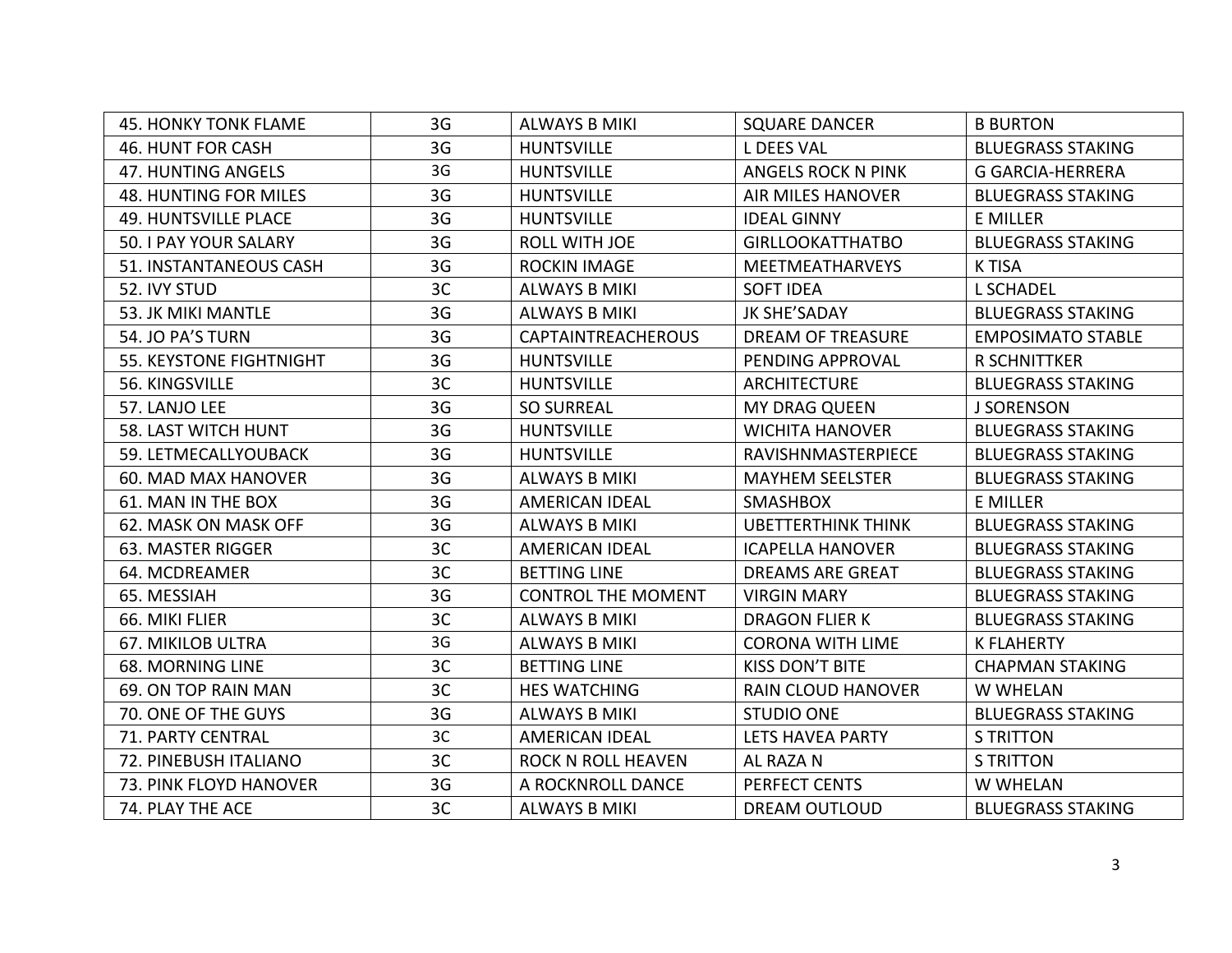| 75. POMPEO HANOVER             | 3C | <b>BETTING LINE</b>       | <b>PANERA HANOVER</b>    | <b>BLUEGRASS STAKING</b> |
|--------------------------------|----|---------------------------|--------------------------|--------------------------|
| <b>76. POWER RANKINGS</b>      | 3C | <b>DOWNBYTHESEASIDE</b>   | <b>PAINTER HANOVER</b>   | <b>BLUEGRASS STAKING</b> |
| 77. PRAISE ME HANOVER          | 3G | <b>BETTING LINE</b>       | <b>PLAUDIT HANOVER</b>   | <b>JOANNE'S STAKING</b>  |
| 78. PROSPECTORS GOLD           | 3C | <b>HUNTSVILLE</b>         | RAMALAMA                 | <b>BLUEGRASS STAKING</b> |
| 79. REGENTS HANOVER            | 3G | <b>BETTING LINE</b>       | <b>ROCKINGHAM PARK</b>   | <b>E MILLER</b>          |
| <b>80. RESTAURANT BULLY</b>    | 3G | <b>HUNTSVILLE</b>         | <b>RUTHIE J KILLEAN</b>  | FIDDLER'S CREEK STABLE   |
| 81. ROLL WITH THE FLOW         | 3C | <b>ROLL WITH JOE</b>      | <b>STEISANDS PLACE</b>   | <b>JOANNE'S STAKING</b>  |
| 82. RULE OF LAW                | 3C | <b>CAPTAINTREACHEROUS</b> | <b>AMERICAN TRUTH</b>    | <b>BLUEGRASS STAKING</b> |
| 83. SHAKE IT                   | 3G | <b>HESTON BLUE CHIP</b>   | <b>ROCK ME GENTLY</b>    | <b>BLUEGRASS STAKING</b> |
| 84. SHANE FALCO                | 3G | <b>RACING HILL</b>        | <b>STIPPLE HANOVER</b>   | <b>BLUEGRASS STAKING</b> |
| 85. SILVERSTONE                | 3C | <b>AMERICAN IDEAL</b>     | UPFRONTANDPERSONAL       | <b>BLUEGRASS STAKING</b> |
| <b>86. SLICK RICHARD</b>       | 3G | <b>HUNTSVILLE</b>         | <b>SOUTHWIND SIREN</b>   | <b>JOANNE'S STAKING</b>  |
| 87. SMOKESTACK                 | 3C | <b>SWEET LOU</b>          | <b>CIELA HANOVER</b>     | <b>BLUEGRASS STAKING</b> |
| <b>88. SMOKIN JOE HANOVER</b>  | 3G | <b>ALWAYS B MIKI</b>      | <b>STUNNING LADY</b>     | <b>CHAPMAN STAKING</b>   |
| 89. SNOUZE U LOUZE             | 3C | <b>SWEET LOU</b>          | <b>QUEEN TO ME</b>       | <b>BLUEGRASS STAKING</b> |
| 90. SOME BETTORS DO            | 3G | <b>BETTOR'S DELIGHT</b>   | <b>SOME GIRLS DO</b>     | <b>BLUEGRASS STAKING</b> |
| 91. SOUTHWIND PHAROAH          | 3C | <b>BETTOR'S DELIGHT</b>   | <b>SOUTHWIND PARIS</b>   | <b>BLUEGRASS STAKING</b> |
| 92. TEDDY HANOVER              | 3C | <b>BETTING LINE</b>       | <b>TUTU HANOVER</b>      | <b>F CHICK</b>           |
| 93. THEBIZNES BLUECHIP         | 3G | <b>BETTING LINE</b>       | PUT ON A CLINIC          | <b>JOANNE'S STAKING</b>  |
| 94. THIRD POWER                | 3G | <b>AMERICAN IDEAL</b>     | <b>SECRET BET</b>        | <b>BLUEGRASS STAKING</b> |
| 95. THRESHOLD                  | 3C | <b>SWEET LOU</b>          | SEE YOU AT PEELERS       | <b>BLUEGRASS STAKING</b> |
| 96. TOP GENIUS                 | 3C | <b>AMERICAN IDEAL</b>     | <b>ABOVE AVERAGE</b>     | <b>BLUEGRASS STAKING</b> |
| 97. TRAVIS SAID                | 3G | <b>WELL SAID</b>          | <b>SCRAPPIN BEAUTY</b>   | <b>BLUEGRASS STAKING</b> |
| 98. TREVOR'S HUNT              | 3C | <b>HUNTSVILLE</b>         | <b>TRAVOR'S BEBE</b>     | <b>CHAPMAN STAKING</b>   |
| 99. TUF COOPER                 | 3G | <b>ALWAYS B MIKI</b>      | <b>BEACHESOFCHEYENNE</b> | <b>R SCHNIKKTER</b>      |
| 100. TWIN B MUMBLE             | 3G | A ROCKNROLL DANCE         | MILLER'S BIRD            | <b>T SCHADEL</b>         |
| 101. TWIST KNOT                | 3G | <b>BETTING LINE</b>       | <b>TWIST N CLOUT</b>     | J RAMSEY                 |
| 102. WAR OF WILL               | 3C | <b>CAPTAINTREACHEROUS</b> | <b>WISHFOR ROCKNROLL</b> | <b>WINBAK FARM</b>       |
| 103.<br><b>WARRAWEE XTREME</b> | 3G | <b>SWEET LOU</b>          | <b>QUEEN FOURTEEN</b>    | <b>BLUEGRASS STAKING</b> |
| 104. YARM                      | 3G | <b>BETTOR'S DELIGHT</b>   | <b>LILLIAN HANOVER</b>   | <b>T SHAY</b>            |